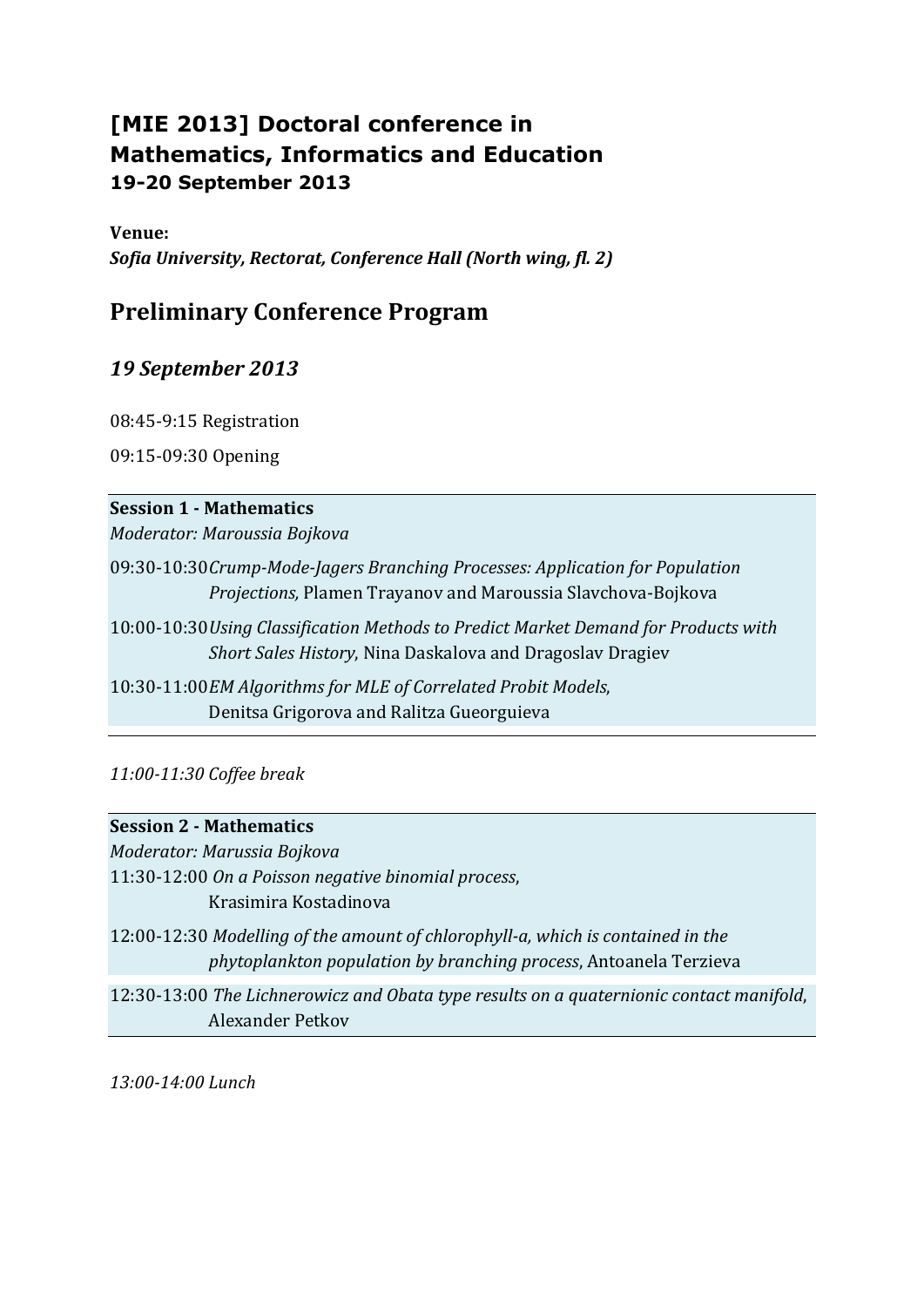**Session 3 – Technology Enhanced Learning** *Moderator: Pencho Mihnev* 14:00-14:30 *Lost in letters*, Temenuzhka Zafirova-Macheva 14:30-15:00 *Computer Technologies for Accessible Education*, Temenuzhka Zafirova-Malcheva and Pavel Boytchev

15:00-15:30 *Mobile Technologies in Learning*, Lyubomir Serafimov

*15:30-16:00 Coffee break*

### **Session 4 – Technology Enhanced Learning**

*Moderator: Pencho Mihnev*

16:00-16:30 *Overview of emerging ubiquitous learning technologies in the context of learning theories*, Albena Antonova

16:30-17:00 *Knowledge management in NABOO*, Mila Dragomirova

### *20 September 2013*

### **Session 5 – Informatics**

Moderator: Ivan Koychev 09:00-09:30 *Recommendations in social networks: an extra feature or an essential need*, Milen Chechev and Ivan Koychev 09:30-10:00 *Increasing the level of PNG compression of grayscale natural images by applying noise-reduction filters*, Veselina Vetova 10:00-10:30 *Read Optimization Based on Column-Oriented DBMS*, Hristo Kyurkchiev and Kalinka Kaloyanova

10:30-11:00 Coffee break

### **Session 6 – Informatics**

*Moderator: Ivan Koychev* 11:00-11:30 *Denoising of Metagenomic Data from High-Throughput Sequencing*, Milko Krachunov 11:30-12:00 *NoSQL solutions to handle big data*, Emanuela Mitreva and Kalinka Kaloyanova 12:00-12:30 *Cloud Computing - Security Concerns and Countermeasures*, Radoslav Ivanov 12:30-13:00 *Comparative analysis of brain data clustering,*  Sergey Milanov, Olga Georgieva and Petia Georgieva